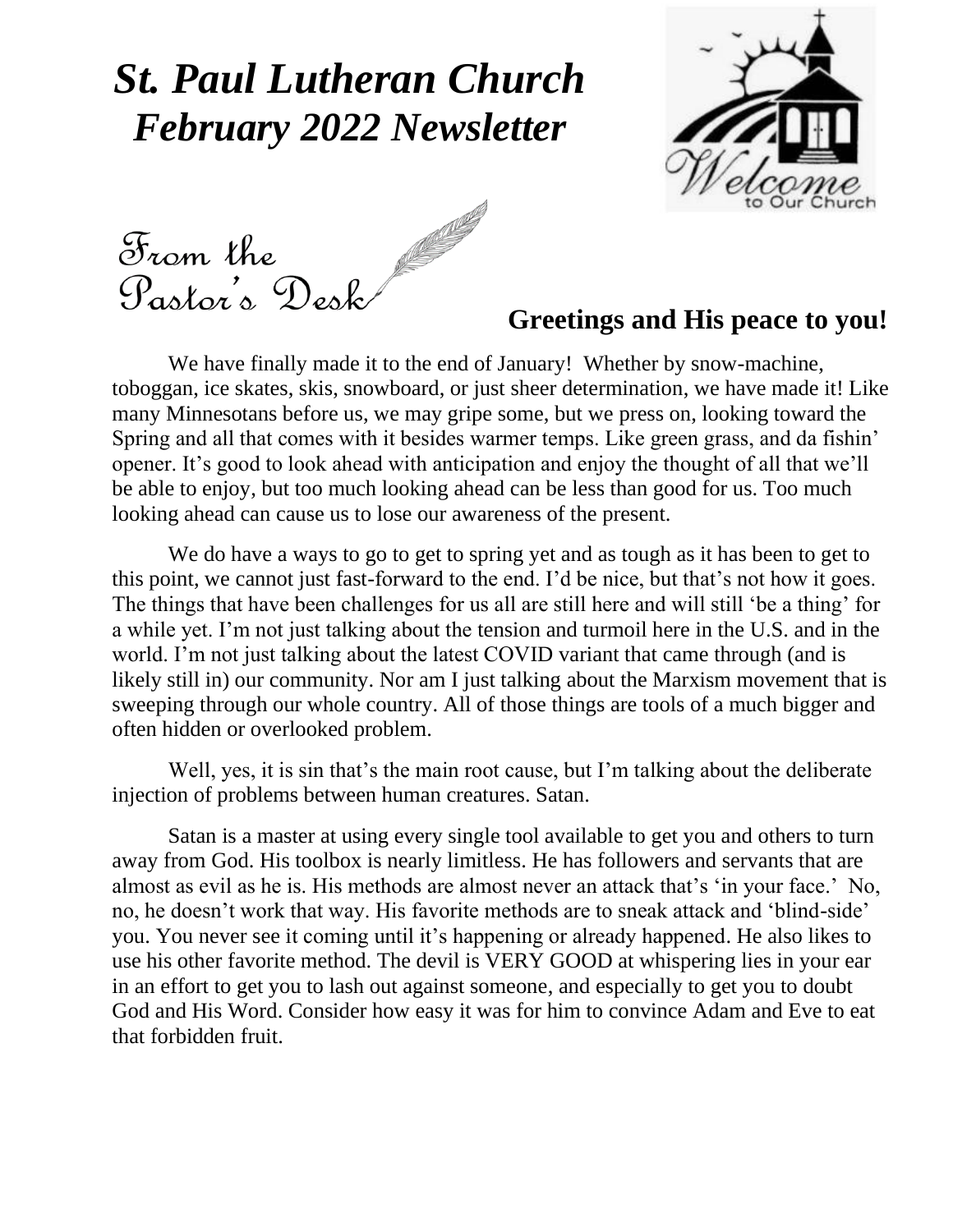If you have some doubts on whether the devil is really all that dangerous, consider him to be a cornered wild animal. Cornered animals, including human creatures, can be extremely dangerous. Now …. picture that same cornered animal that is also VERY angry, extremely clever, has nearly unlimited power, will NEVER give up, and has absolutely nothing to lose …. and even all of that may understate just how dangerous he is.

If it sounds like we're talking about battles and war, you are right. We are talking about war. Not only are we speaking of war, we ARE at war. We were at war last year, yesterday, and right now as you read this. We have been at war for a very long time and this war will not end until Jesus returns. We call it *Spiritual Warfare* and it IS real, and happening right now!

Whether you accept it or not, you are engaged in battle with evil forces that infest our world and use even (or especially) our friends and loved ones to attack us and get us to turn away from God. It happened to Jesus. He recognized that Satan was using Peter to try and get Him to not think of the things of God in **Matthew 16:23.**

None of us is Jesus, and that kind of leaves us feeling a bit like we're left 'hanging out in the breeze.' But God does protect us with His angels and gives us some tools to use. We find what those armor tools are in **Ephesians 6:11-18**.

Those tools are: 1.) The Belt of Truth- the truth sets you free (John 8:32). 2.) The Breastplate of Righteousness- it is God's graced righteousness that keeps us from eternal damnation. 3.) Shoes- Gospel of Peace- sharing of the Good News that brings God's peace. 4.) Shield of Faith- our God given and strengthened faith that shields us from the flaming attacks of the devil. 5.) Helmet of Salvation- the knowing and belief of our Godpromised and delivered salvation protects us from the lies that Satan tries to get us to believe. 6.) Sword of the Spirit- the Word of God. Staying in the Scriptures strengthens us because there is power in God's word. And lastly, God wants us to talk to Him in prayer, and as it says in this passage in **Ephesians**- *"praying at all times in the Spirit, with all prayer and supplication.*" Keep talking to God and asking Him for strength and help, especially in times of trials.

Concentrating on the future or the present too much isn't always good. We do live *in* this world, but we're not *of* this world of spiritual struggle so we should often look to the future. And that future is bright. Our future as believers is more than bright, it shines with the glory of our living, triune God where peace is norm not war and strife.

Don't look forward to just the future that holds warmer weather, look beyond.... to the eternal life future that holds the key to contentment while we are here in this world …. and look to God, the One that gives us that eternal future life!

God's richest blessings to you and your family!

in His name,

Pastor Mike Metzler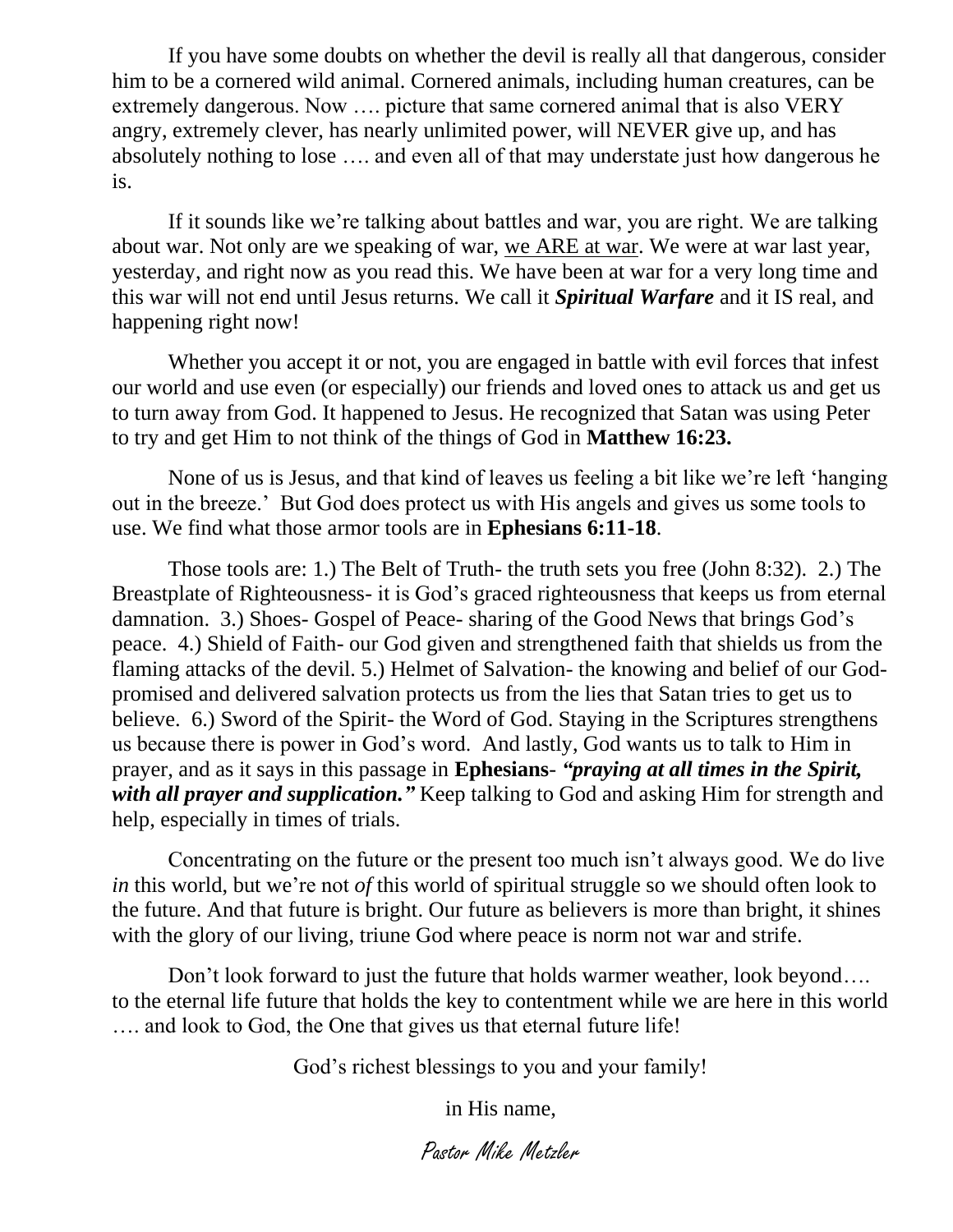# **CHURCH NEWS**

#### **Acolyte Schedule:**

Feb 6th: Nik Feb 13th: Noah Feb 20th: Grady Feb 27th: Grace

 **February Ushers:** Jacob, Isaac, John or Abe Maser

**Consider being an Usher:** If you would like to usher, talk to John Frank or let the office know which month works for you. There is also a signup sheet hanging next to the office door if you would like to sign up.

**Quilting** is underway, Monday's at 10am, everyone is welcome.

**Lenten Services:** Due to COVID, we will NOT be having Lenten Suppers this year. Worship is still at 7pm. Ash Wed begins on March 1<sup>st</sup>.

### **Welcome back to the Confirmation Corner!**

Our 7 students have gone through what Sacraments are, what makes them special, and what God gives us through these special gifts. They have just recently finished learning about the Sacrament of Holy Baptism and the gifts of God received through baptism and are now studying about Confession and Absolution.

Please keep our 7 students in your prayers. Don't forget to say 'hi' to each of them and give some encouragement.

Grady Ausmus Grace Peterson McKenna Rabe Nik Welch Zander Klar Hannah Swanson Noah Hickle

If you know someone who would benefit from adult confirmation instruction, please contact Pastor by office phone voicemail 320-384-6267 (ext 2), cell (or text) 763-286-4803, or email at revmentzler18@gmail.com

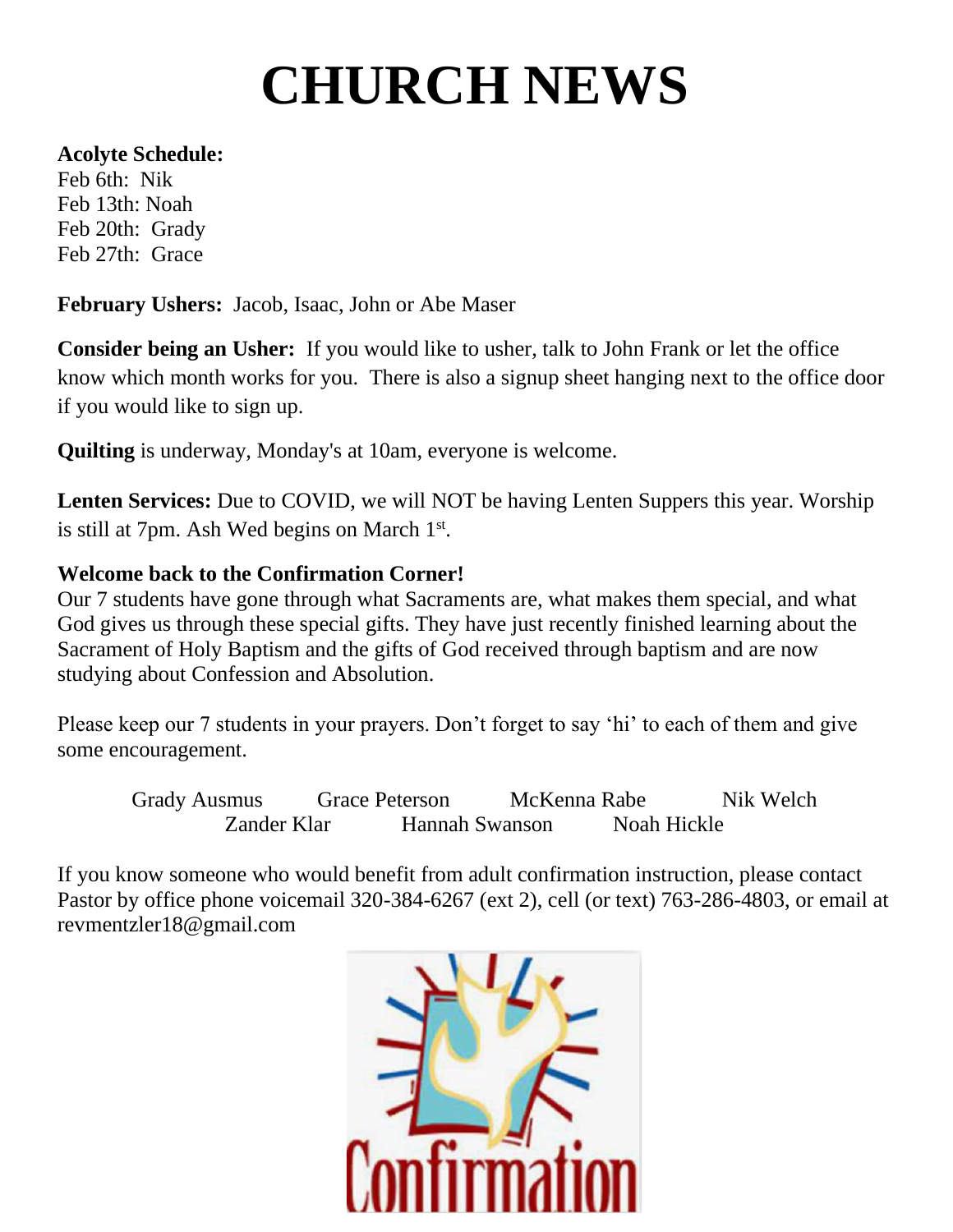## **HOLY COMMUNION**

 The Elders met and after much prayer and discussion, they have decided to go back to the 'original' Sundays of the month that offered the Holy Supper.

### **Communion will be offered on the 2nd, 4th, and 5th Sundays of the month starting in February.**

Communion is offered in the continuous style of receiving the Lord's body and blood.

Please use social distance while waiting to receive the Lord's Supper. We have everyone waiting in one of the diagonal aisles as directed by the ushers and move to the nearest distribution station as invited by the Pastor or Elder.

Communion is offered curbside, at church or at your home, Let Pastor know when you would like to receive the Holy Supper.

The Elders will examine the COVID situation monthly using information available concerning our county and specifically our community to make informed decisions regarding how we can safely receive the Holy Meal, with the hope and prayer that we can return to the rail in the future.

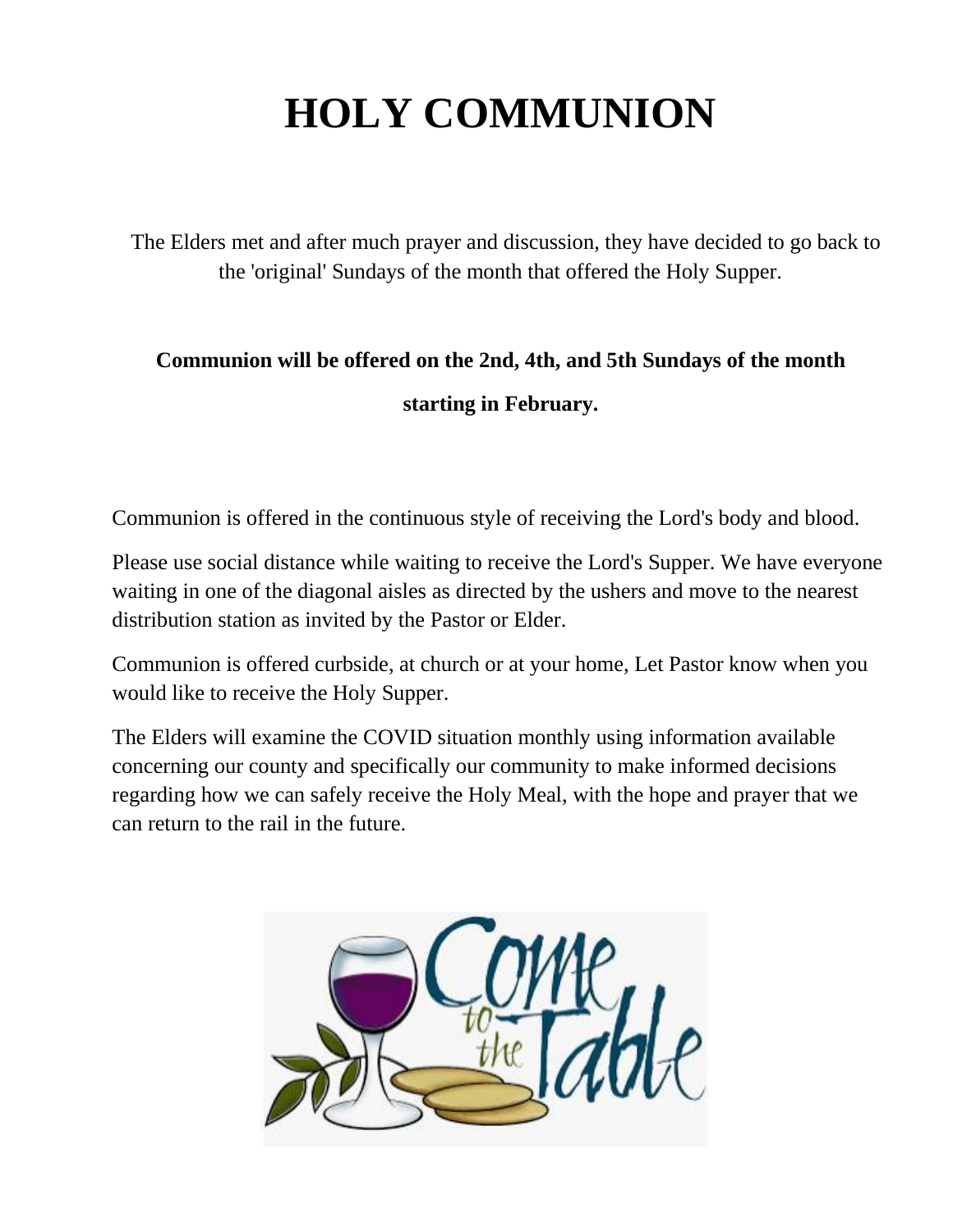

### **February 2022**

- *3rd: Davie Hopkins*
- *6th: Jennifer Schroeder*
- *9th: Cody Kendall*
	- *Steve and Deb Sikkink*
- *10th: Ron Rabe*
- *12th: Isla Zabrok*
- *13th: Lois Kruse*
- *14th: Jeanette Schaefer*
- *15th: JD and Chelsey Bottelson Jayne Maser*
- *18th: Greg Wickstrom*
- *21st: Arden Gruett*
- *24th: Hannah Swenson Nichole Hansen*
- *26th: Shawn Ausmus Kristi Jarvis Larry and Linda Marotz*
- *27th: Doug Maser Tim and Sue Davis Liam Rogneby*
- *28th: Genoa Gregg Diane Rogneby*

*If we missed anyone, please let Jennifer know!*

### **Flower Chart:**

- **Feb 6th:** Hopkins Family ....in loving memory of Dave
- **Feb. 13th:** Robbie and Carol Robinson ...in honor of their wedding anniversary
- **Feb 20th**: Jeanette Schaefer
	- ...in loving memory of Fred
- **Feb 27th:** Tim and Sue Davis
	- ...in honor of their wedding anniversary

### **Newsletter Deadline:**

Please email anything for the newsletter to the church email by the *3 rd Friday of the Month.*

Thank you!!

#### REVERENDFUN.COM COPYRIGHT BIBLE GATEWAY



YOU KNOW HOW I CAN TELL WHEN YOU ARE LYING? ... YOUR LIPS ARE MOVING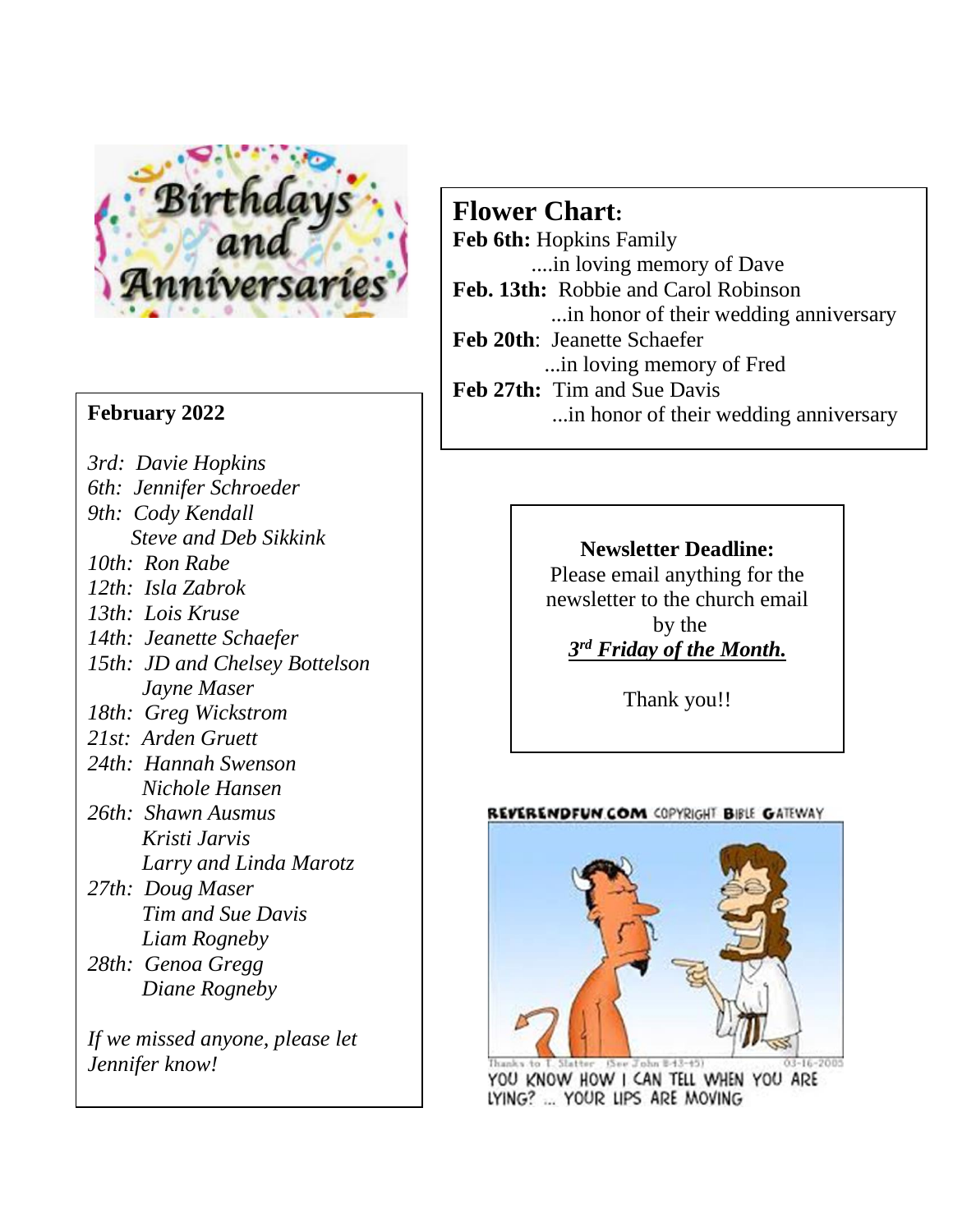## **YOUTH GROUP**

**Trampoline Park**! Yes, please plan to join Youth Group on **Sunday, February 6th** to go to the Duluth trampoline park. *We will meet for lunch at church after confirmation class is done.* Then we will carpool to DEFY in Duluth for an afternoon jump session. Please let Rebecca or Pastor know if you plan to attend. Confirmation age youth through high school are welcome to attend.

February Circuit Youth Event will be on **Sunday, February 13, from 2pm - 4pm** in Isle. It will include bible study, snacks and a crafty servant event. Please RSVP to Rebecca by 2/10.

St. Paul Youth Group will meet on **Wednesday, February 16 at 6pm.**

Hello and blessings to you!

In January we played minute-to-win-it games at Zion Lutheran in Mora! The February Circuit Youth Gathering will be on Sunday the 13th from 2:00-4:00 pm at Trinity Lutheran Church in Isle.

See you there! LeAnn Gregoire Deaconess Intern/Circuit Youth Worker

## **LITTLE LAMBS**

Staci received an inquiry about the teaching position shortly before Christmas. She met with the individual to provide a tour and program overview. The individual was very interested, but was concerned about the number of hours. The Little Lambs Committee is hopeful that the individual might be willing to meet to discuss ideas and opportunities to grow the program.

In addition, two inquiries came in asking for information to be emailed, but neither of those inquiries produced an applicant. Postings were renewed in December on the Pine Technical and Community College job board and with the PTCC Early Childhood program director, online and in the local paper. Rebecca inquired with LeAnn our Circuit Youth Worker about possible interest, however her education and experience do not fit with DHS requirements. She has helped to share our opening with the other churches. We also approached a local childcare provider about the position, but it was not a fit for her.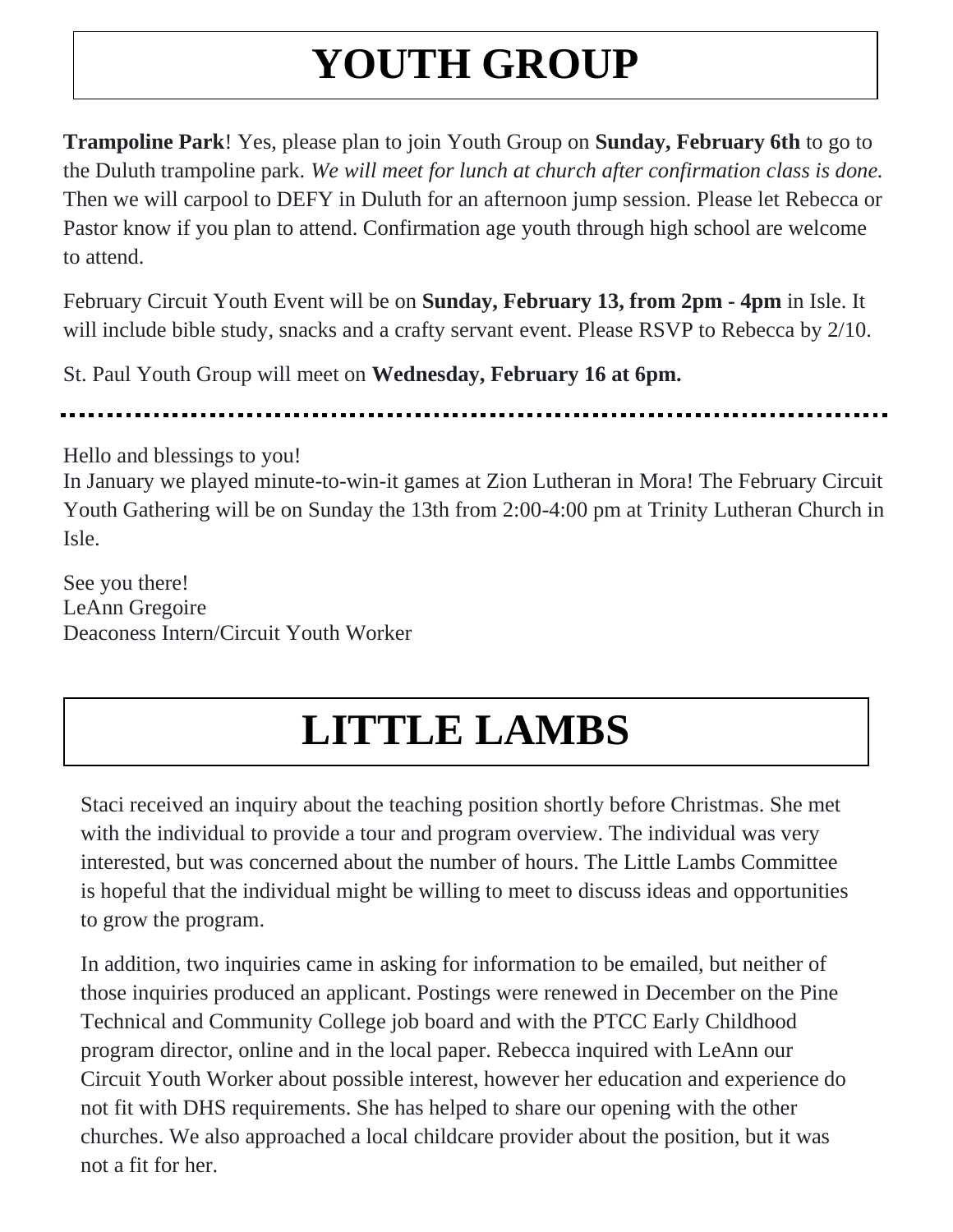### **St. Paul Lutheran Church Council Meeting Minutes Unapproved 1-3-2022**

**Present :** Wendy Kottke, Doug Kottke, Robbie Robinson, Tonette Peterson, Randy Hickle, Matt Maser,John Frank, David Berquist, Greg Kroschel

Meeting was called to order by Randy at 7:10 pm. Robbie opened with prayer. **Secretary's** report was accepted as read. **Treasurer's** report was accepted as read upon motion by John, second by David Income: \$199,507.35 Checking \$19,847.49 Expense: \$93,215.52 Savings \$59,054.33 Net Income: \$6,291.83 (Savings includes Pastor's \$20,000 loan and memorial funds)

**Pastor's report:** Pastor was unavailable, but a report was left. Home visits, office visit, Bible Study, CASE, online devotions, Christmas Eve and Christmas Day worship, caroling with SPLC and caroling with St. John's Kroschel church, EMS blessing, Elder supper and meeting, Pastor Hoppe farewell Motion by Robbie and second by David to discuss Missions Central and Youth Circuit Worker at the quarterly. Anyone that wants to be a delegate, or that has a resolution to bring to the conference in May, please see Pastor. Communion service will be discussed at the quarterly.

### **Old Business**

\*Roof/Steeple: SPLC received a partial payment for the lift rental. \*If you would like to serve as an usher, please see John Frank

### **New Business**

\*Motion by Robbie Second by David to remove John Frank, Tim Davis, Tracy Peterson, and Judy Hopkins from Northview Bank accounts.

\*Jeff's will be shoveling when they plow

\*LL is still looking for a teacher and students to enroll.

\*Beginning 2-7-2022, SPLC council meetings will begin at 7:15pm. Motion Wendy second Robbie

\*The quarterly voters meeting will be 1-16-2022

Upon motion by Wendy and second by John, we adjourned at 8:20pm, closing with the Lord's Prayer.

*Respectfully submitted, Tonette Peterson, St. Paul Lutheran Church council secretary*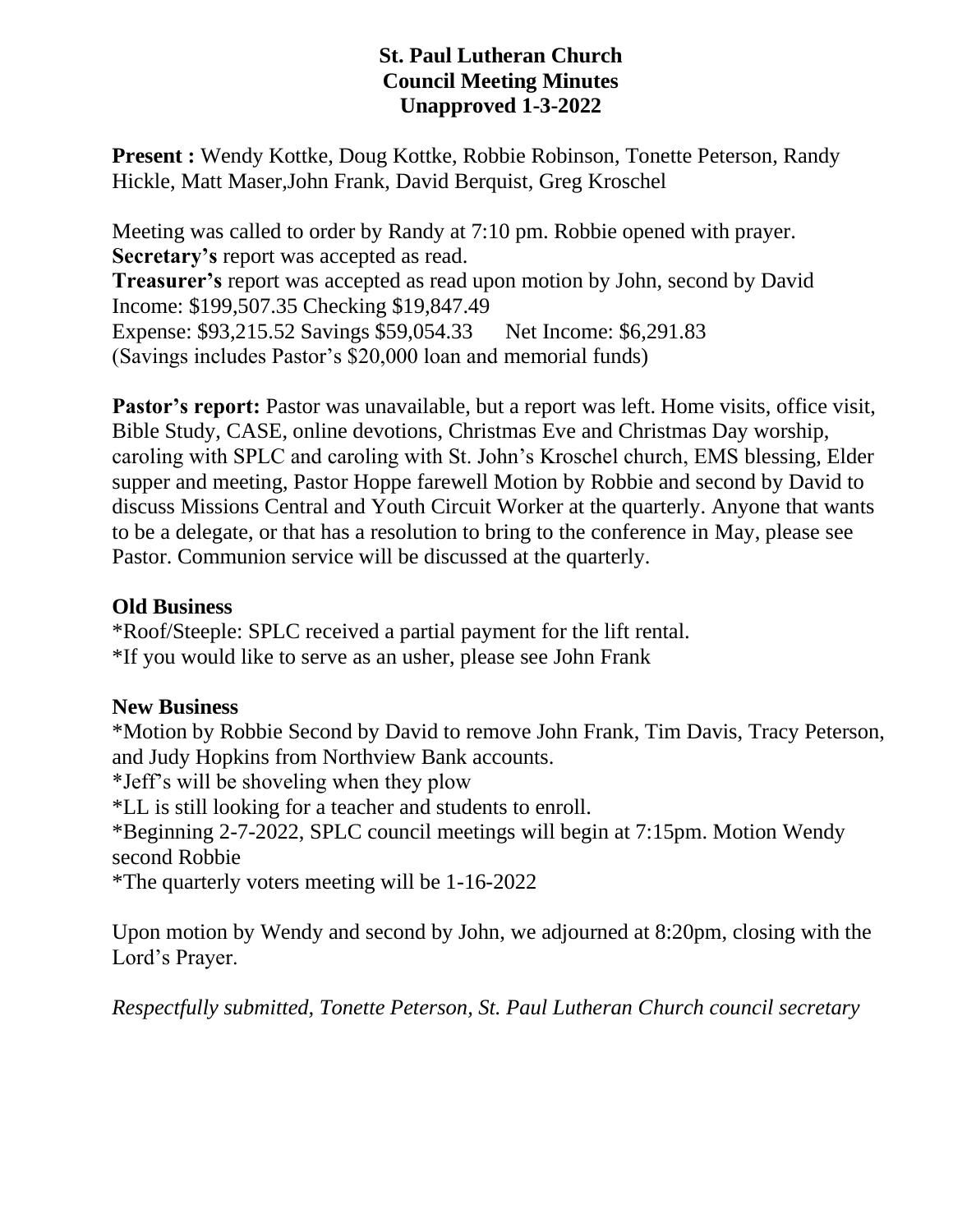### **St. Paul Lutheran Church Unapproved Quarterly Minutes 1-16-2022**

Meeting was called to order by Randy at 10:22AM with 26 members present. Pastor opened with prayer.

**Secretary's report** was accepted as presented upon motion by Loren Vogler and second Chuck Borchard

**Treasurer's report** was accepted as read upon motion by Robbie Robinson, second by MaryAnn Lyon

Income: \$3,620.00 Checking \$19,671.32 Expense: \$7032.48 Savings \$59,054.33 Net Income: -\$3412.48 (Savings includes Pastor's \$20,000 loan and memorial funds)

**Pastor's report:** home/office visits, online devotions, CASE, Confirmation, Bible Study, newspaper articles, Elders meeting, council meeting, circuit meetings, circuit pastor's breakfast, youth events, circuit youth event, Thanksgiving, Advent, Christmas services, chaplain training. Accepted as presented Robbie Robinson second David **Berquist** 

Youth group has been meeting. They sent out Thanksgiving wishes to shut ins, visited shut ins over the Christmas season. Planning summer activities. Youth group will pay \$150 per month for the circuit youth worker. SPLC will pay \$100 per month for the circuit youth worker. Motion Robbie Robinson, second Lynette Maser. Leaders will consider posting a wish list for items they may need for future events/activities. Current balance is \$8,289.29

**LL** is still on hold. Still looking for a teacher. . Balance is \$18,141.85 **Sunday School** is going well. Christmas program was very nice. Help is always welcome.

**CASE** has 10 kids in attendance and is going well. Always looking for more kids and help.

### **Old Business**

\*SPLC received a partial payment for the lift rental. The current leak is no longer related to storm damage. Randy continues to work on this and will keep us updated. \*All furnaces have been installed and are working well. A proposal for an annual maintenance agreement was received. For \$1600/annually, all furnaces and air conditioner units would be cleaned and filters changed. Randy will get a detailed written proposal and bring to the next quarterly.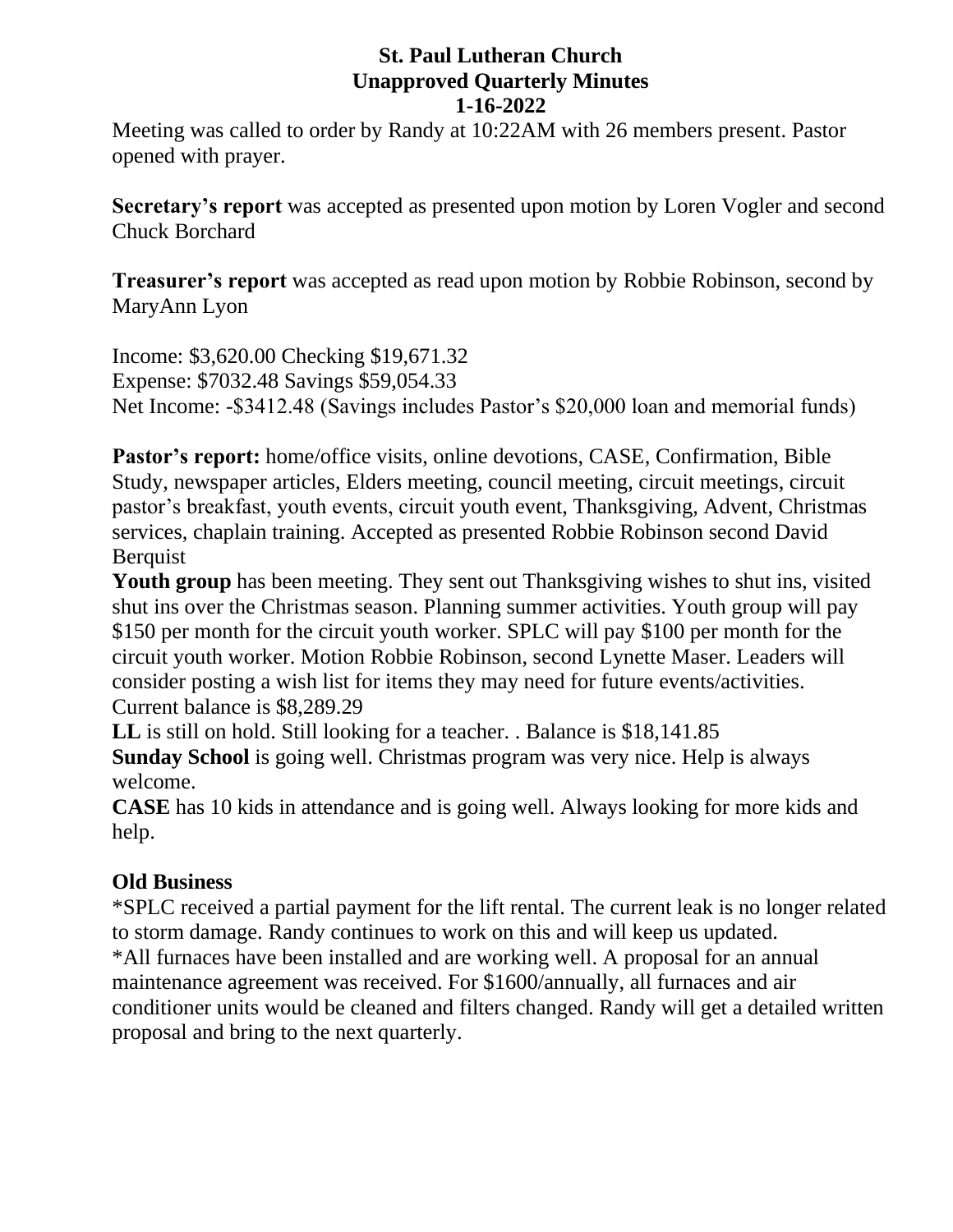### **New Business**

\*Next quarterly will be 4/24/2022

\*Ash Wednesday (3/2) and all midweek Lenten services will be Wednesdays at 7PM Maundy Thursday (4/14) will be at 7PM. Good Friday (4/15) will be at 7PM.

Easter (4/17) will be at 630AM and 9AM. There will be no soup supper for Lent, and Pancake breakfast will be decided on closer to Easter. Motion MaryAnn Lyon second Carolyn Vogler

\*Holy Communion distribution was voted on. 13 every Sunday / 13 every other Sunday. 14 continuous/ 5 rail / 2 alternate. Since there was a tie, the elders will discuss how often Communion is served, and bring back the council. Motion Barb Schroeder second Jeanette Schaefer.

\*SPLC needs a delegate to attend the district convention in Brainerd (May 9-11) with Pastor. They will be voting on a new district president this year. Please see Pastor if interested.

\* Carolyn Vogler motioned, Matt Maser seconds to pay \$150/month to Missions Central \*Member directories will be on the Ushers table Sunday.

\* The voicemail isn't working properly in the Pastor's office. They will look into getting a new phone or repairing this problem.

Upon motion by MaryAnn Lyon and second by Florence Berquist, we adjourned at 11:40AM closing with the Doxolgy.

*Respectfully submitted, Tonette Peterson, St. Paul Lutheran Church council secretary*

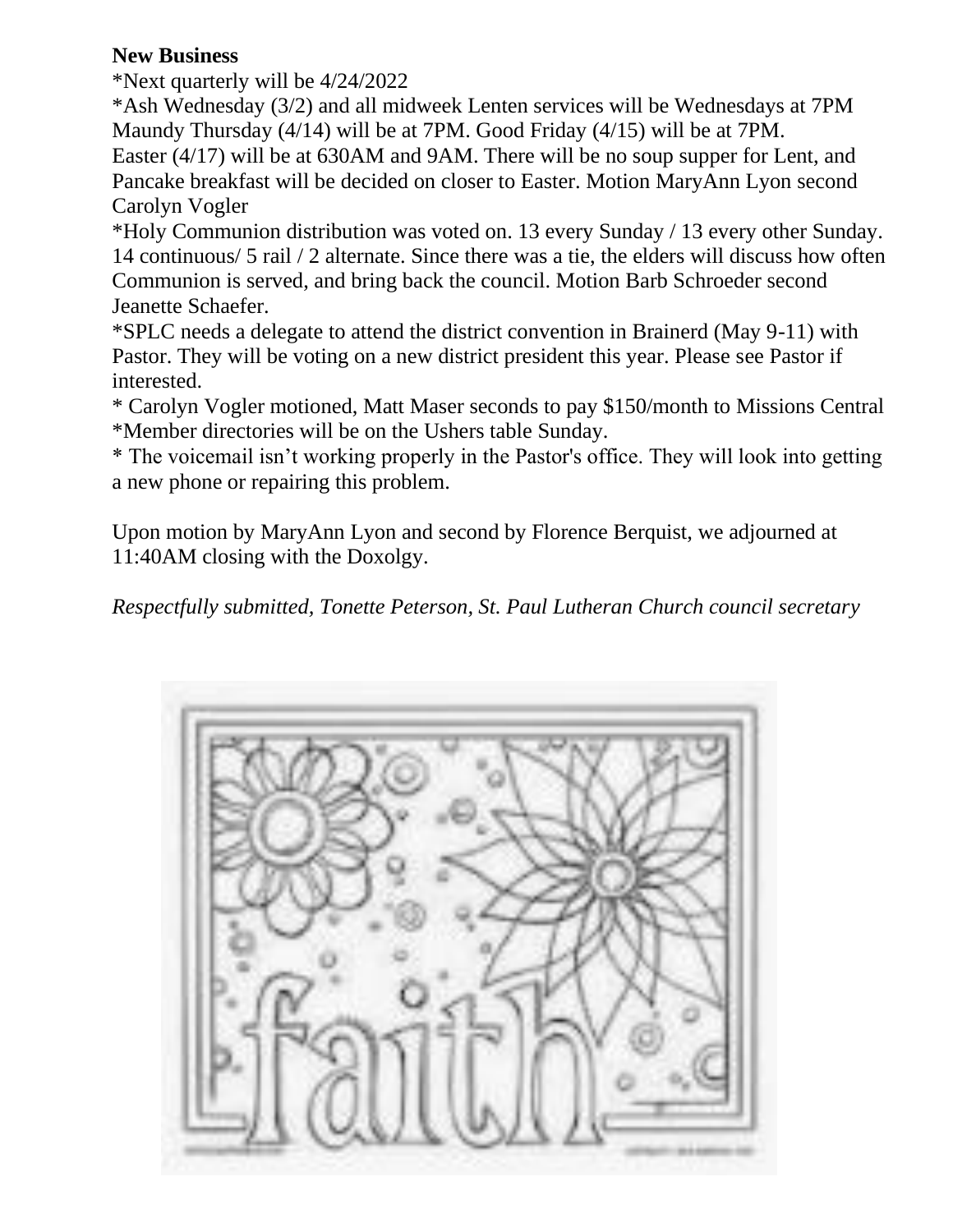### **CHURCH CONTACT INFORMATION**

*Church Email:* [st.paulhinckley@yahoo.com](mailto:st.paulhinckley@yahoo.com)

*Church Phone: (320) 384-6267*

*Website:* [www.stpaulhinckleymn.org](http://www.stpaulhinckleymn.org/)

 *Like us on Facebook!<https://www.facebook.com/SPLCHINCKLEY>*

*Check Facebook or church website for any updates on schedules for Worship Service and other events.* 

**Pastor Church Secretary Church Newsletter Organists** Rev. Mike Metzler Jennifer Kubesh Jennifer Kubesh Sue Hickle Cydelle Klande Connie Odendahl

### **Church Council**

*Meets 1 st Monday each month at 7pm*

|                  | <b>Chairman:</b> Randy Hickle       |
|------------------|-------------------------------------|
|                  | Vice Chair: Toby Hickle             |
| <b>Elders:</b>   | Robbie Robinson, John Frank,        |
|                  | Matt Maser, Greg Kroschel           |
| <b>Trustees:</b> | Rick Williams,                      |
|                  | David Berquist, Doug Kottke         |
|                  | <b>Secretary:</b> Tonette Peterson  |
|                  | Financial Secretary: Cydelle Klande |
|                  | <b>Treasurer:</b> Wendy Kottke      |
|                  |                                     |

### **Stewardship 1/1/22 to 1/16/22**

| General Fund \$5,459.00 |  |
|-------------------------|--|
| Altar Guild\$100.00     |  |
| Lutheran Witness\$47.56 |  |
| Sunday School \$2.00    |  |
| Youth Group \$25.00     |  |
|                         |  |

**TOTAL ..............................\$5,633.56**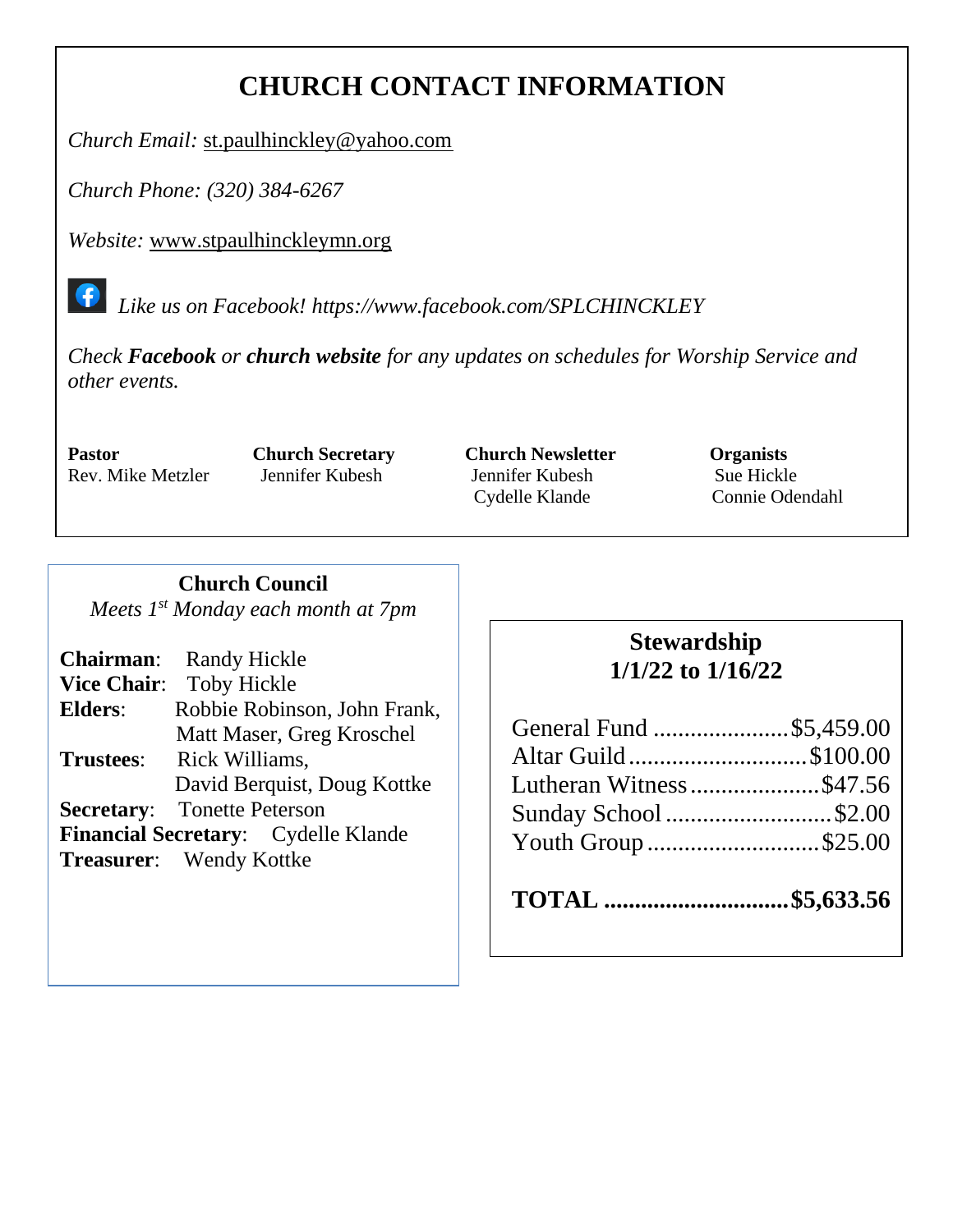| February 2022 | SAT        | 5                                  | Pastor off | $\overline{c}$   |                                      | Pastor off                                                       | $\overline{1}$       |                     |                   |                                       | Pastor off                 | 26              |                                  |                                       | Pastor off |                                                                                                 |  |  |  |
|---------------|------------|------------------------------------|------------|------------------|--------------------------------------|------------------------------------------------------------------|----------------------|---------------------|-------------------|---------------------------------------|----------------------------|-----------------|----------------------------------|---------------------------------------|------------|-------------------------------------------------------------------------------------------------|--|--|--|
|               | FRI        | 4                                  | Pastor off | $\Xi$            |                                      | Pastor off                                                       | 18                   |                     |                   |                                       | Pastor off                 | 25              |                                  |                                       | Pastor off |                                                                                                 |  |  |  |
|               | THURS      | S                                  |            | $\approx$        |                                      |                                                                  | $\Box$               |                     |                   |                                       |                            | 24              |                                  |                                       |            |                                                                                                 |  |  |  |
|               | WED        | 10:00am Bible Study<br>2:30pm CASE |            |                  | 10:00am Bible Study<br>2:30pm CASE   |                                                                  | $\frac{8}{16}$       | 10:00am Bible Study | 2:30pm CASE       | <b>6pm Youth Group</b><br>Meeting     |                            | 23              | 10:00am Bible Study              | 2:30pm CASE                           |            |                                                                                                 |  |  |  |
|               | TUES       | 2<br>$\overline{\phantom{0}}$      |            | Q<br>$\infty$    |                                      |                                                                  | 15                   |                     |                   |                                       |                            | 22              |                                  |                                       |            |                                                                                                 |  |  |  |
|               | <b>MON</b> |                                    |            | J                | 10am Quilting<br>7pm Council         | Mtg                                                              | $\sharp$             | 10am Quilting       |                   | St. Valentine's<br>Day                |                            | $\overline{21}$ | 10am Quilting                    |                                       |            | 10am Quilting<br>28                                                                             |  |  |  |
|               | <b>NOS</b> |                                    |            | 9am Worship<br>७ | 10am Confirmation<br>10am Fellowship | Event! Trampoline Park<br>10am Sunday School<br>11am Youth Group | 9am Worship w/<br>13 | Communion           | 10am Confirmation | 10am Sunday School<br>10am Fellowship | 2pm Circuit Youth<br>Event | 20              | 10am Confirmation<br>9am Worship | 10am Sunday School<br>10am Fellowship |            | 10am Sunday School<br>10am Confirmation<br>10am Fellowship<br>9am Worship w/<br>Communion<br>27 |  |  |  |